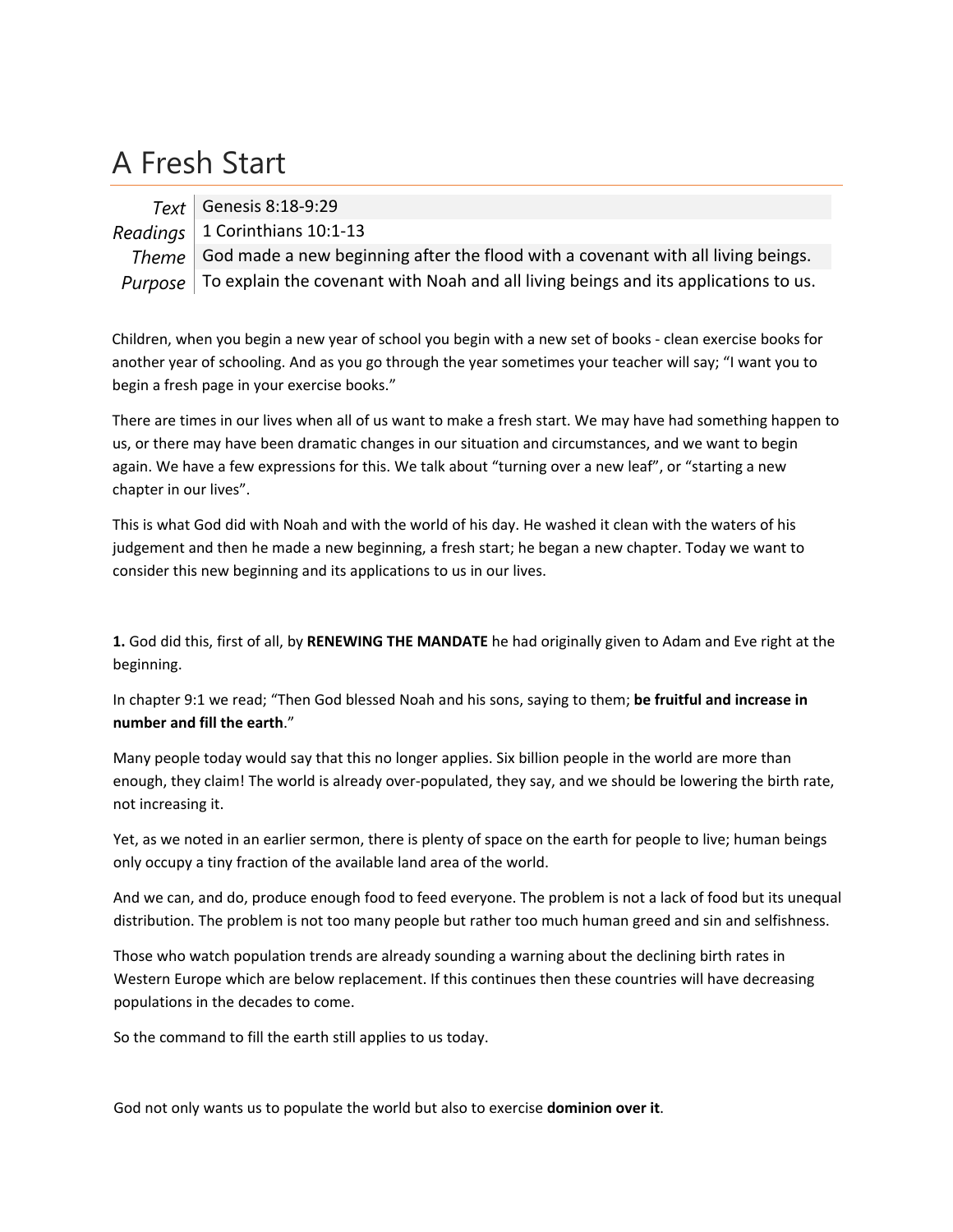He did not repeat to Noah all he had said to Adam about ruling over the world, but he did highlight a change in their relation to the animals. Before the fall Adam ruled over the animals and they submitted willingly to him. After the fall the animals were afraid of man; "The fear and dread of you will fall on all the beasts of the earth… (vs 2).

God also noted another change: Verse 3: "Everything that lives and moves will be food for you. Just as I gave you the green plants, I now give you everything."

Before the fall Adam and Eve ate only the plants. In this new situation God gave mankind permission to eat plants and animals.

This is our situation today. God have given us everything in the world for our enjoyment. A man may "eat and drink and find satisfaction in all his toil - this is the gift of God." (Ecclesiastes 3:13).

Keep this in mind as you go about your work and activity in your homes and workplaces and in the church. Fulfil the mandate God has given you. Look after God's world, draw out its resources, care for your pets and animals. Remember that God has given you a calling in this world he has made: it might be caring for your children, teaching at school, digging drains, or building houses, or making machines, or developing new products.

Maybe you need to make a fresh start in that, to get a new perspective, to turn over a new leaf as you fulfil the mandate God has given you.

## **2.** Secondly, God gave Noah **A NEW PROMISE**

After Noah had emerged from the ark he took some of the clean animals and offered them to God as a sacrifice of thanksgiving.

There is a lesson for us in that, because we often forget to thank God for helping us, or for answers to our prayers.

In response God promised a **regularity of seasons**. Look at verse 22… With these words God guaranteed a settled order in the world, a regular pattern in the physical processes that we can count on. We have noted some of these in earlier sermons. The earth's rotation on its axis and its orbit around the sun are constant so there are 24 hours in a day and 365 days in a year. The force of gravity is constant, the sun is stable, the water cycle continues with evaporation and then condensation.

This means that this year, like last year, and next year, you can live, work, plan, study, research and travel knowing that all the natural processes of the world will continue on in the same way.

We call these "natural laws" but behind these a supernatural God is at work. All of these are the result of God's powerful work as the Creator and he has promised regular patterns in the earth.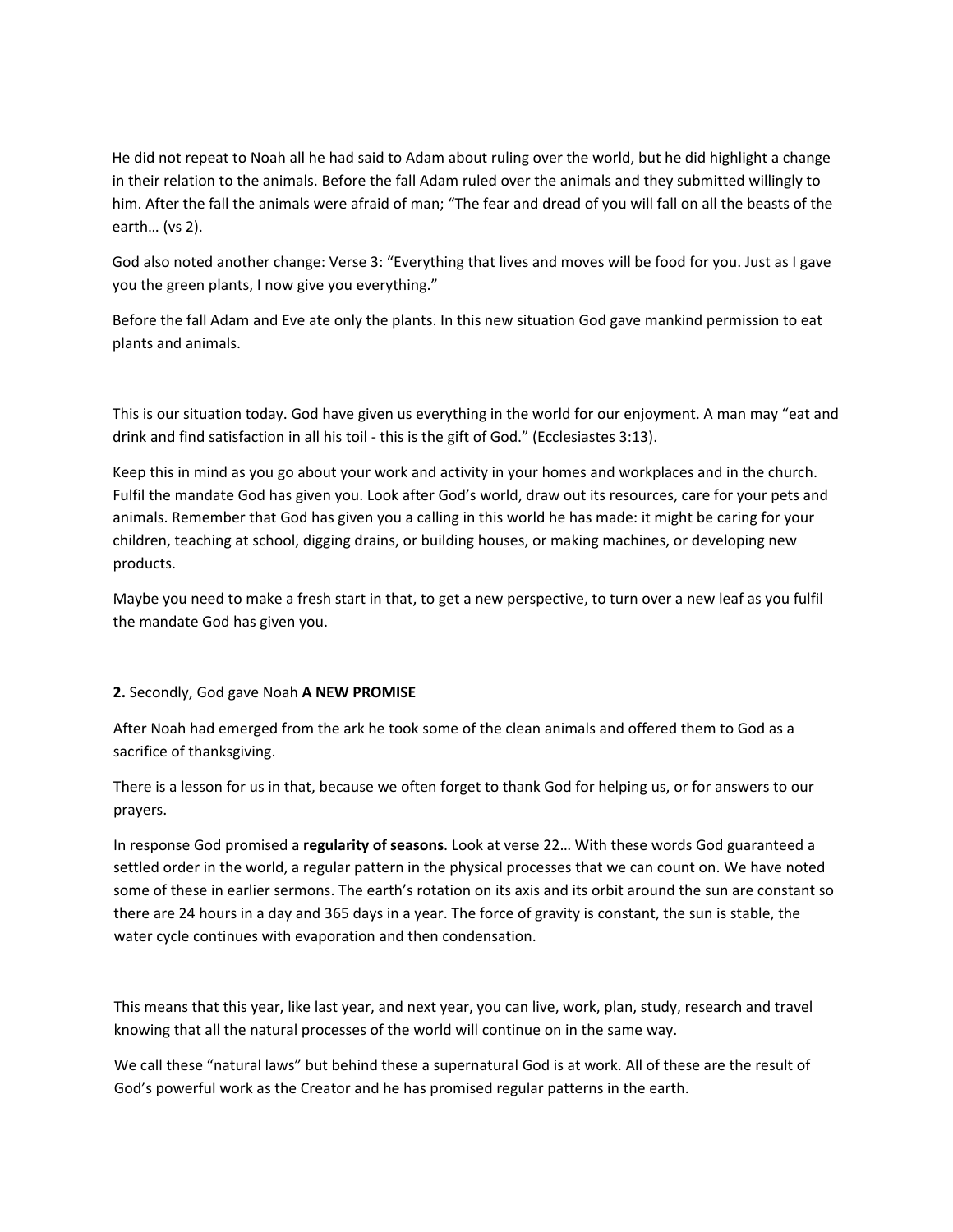The other part of God's promise was formalised in a **covenant**. This word first appears in the Bible in Genesis 6:18 in words God spoke to Noah, and then here again.

A covenant is a solemn agreement or promise. God had already made a promise to Adam and Eve that he would send someone to crush the head of the serpent. In this covenant with Noah God promised that never again would he destroy all the earth with a flood (vs 11).

This covenant is *broad* in its scope because it is made with every living creature ‐ with all of mankind and all the animals and birds (9:9‐10).

It is a *permanent* arrangement because it is everlasting (verse 16).

And it is very *generous* because it is unconditional. God doesn't require anything of us or of the animals. It is a open promise of God with no strings attached. (Kidner's commentary on Genesis).

Covenants usually have a visible sign that go with them. In this covenant God gave the **rainbow** as a reminder of his promise.

Rainbows may have been seen before the flood but now God gave them a new meaning. A rainbow forms when the sun refracts the water vapour of the atmosphere into the seven colours of the spectrum. You get that same refraction when sunlight passes through a crystal or a prism. In certain conditions, usually following a rainfall, you can see a beautiful rainbow arching across the sky.

Whenever you see a rainbow think back to this promise of God that he will never again destroy the world with a flood. That is encouraging to remember. Sometimes you will see very dark clouds that threaten to bring a storm, or we can get caught in a very heavy downpour of rain or in a thunderstorm. Children, at times like that you might feel scared and afraid. But remember God's promise and look for the sign of the rainbow after the rain. God is watching over you and he will look after you and protect you.

3. God renewed his mandate and he made a new promise, and thirdly, he **RENEWED HIS LAW**.

God gave a command to Adam and Eve: they were not to eat of the Tree of the Knowledge of Good and Evil. In this new world after the flood God knew that the hearts of men and women were still sinful and that they would need more laws to restrain evil behaviour, and to explain how he wanted people to live, and so we read this law forbidding murder.

The reason for this command is that God made men and women in his image (9:6). Every person in the world bears the image of God in some way, however marred or scarred that may be. God wants each one of us to respect human life, no matter how young or old a person is; whether it is a baby in its mother's womb or an elderly person lying on a hospital bed. Each person is made in God's image.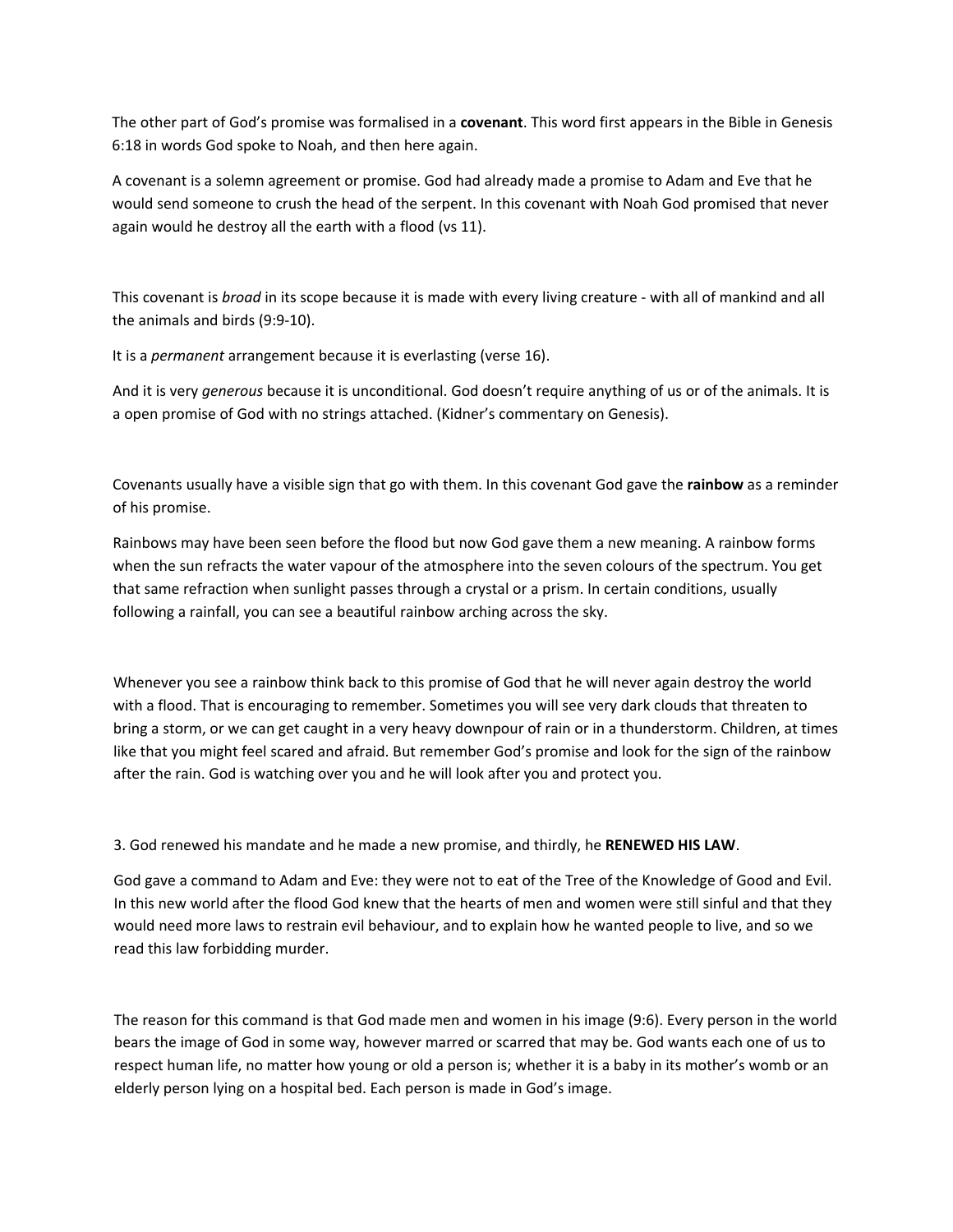God holds us accountable for taking the life of another. That is a sobering thought for those who have murdered someone, for those who have murdered babies in abortions, for those who have actively taken the life of an elderly person. Based on past statistics we can expect about 100 murders in New Zealand this year. As well as that there are about 17,000 abortions every year.

God said that he would demand an accounting for "lifeblood" (vs 5). Blood represent life. The New Zealand blood service encourages people to donate blood with their sticker: "Give life…give Blood." Without blood you will die. If you cut a major artery and don't stop the flow you will die very quickly.

So God says; "Whoever sheds the blood of man, by man his blood shall be shed."

This lays down a basic principle of justice: life for life. If you murder someone you will be killed.

In the musical *The Mikado* by Gilbert and Sullivan one of the characters sings the line; "It is my aim in time, to make the punishment fit the crime, the punishment fit the crime." That was God's intent with this crime of murder.

The punishment did not encourage vengeance or revenge, nor did it allow a person to take the law into their own hands.

Rather it anticipated the institution of the government and the judicial system where a person could be tried and punished if found guilty. This rule did not mean that every murderer would be executed. Later on God gave more detailed laws that explained this law more precisely. A person was not executed for man‐slaughter and could not be put to death unless there were two or three witnesses.

But God did lay out this basic principle: life for life.

In this new world God was making a fresh start and he renewed the creation mandate, "be fruitful and multiply"; he made a new promise and gave the sign of the rainbow; and he laid out a new law about murder.

4. Sadly, in this new world we also see evidence of **RENEWED SIN** described at the end of chapter 9.

**Noah** was a man of the soil, a farmer, and he planted a vineyard (vs 20). Nothing wrong with that. He made wine and drank some of it. Nothing wrong with that either. But then he drank too much; and that was wrong.

Drunkenness is an ancient sin. Many people today find it amusing. In some circles the enjoyment of a party is measured by how little of it you can remember the next day - which only illustrates the stupidity of such an attitude! God is not amused by drunkenness and he condemns it; also because it is closely connected with the sins of immorality, violence and murder. The police will be quick to tell you how much domestic violence and misery are associated with drunkenness.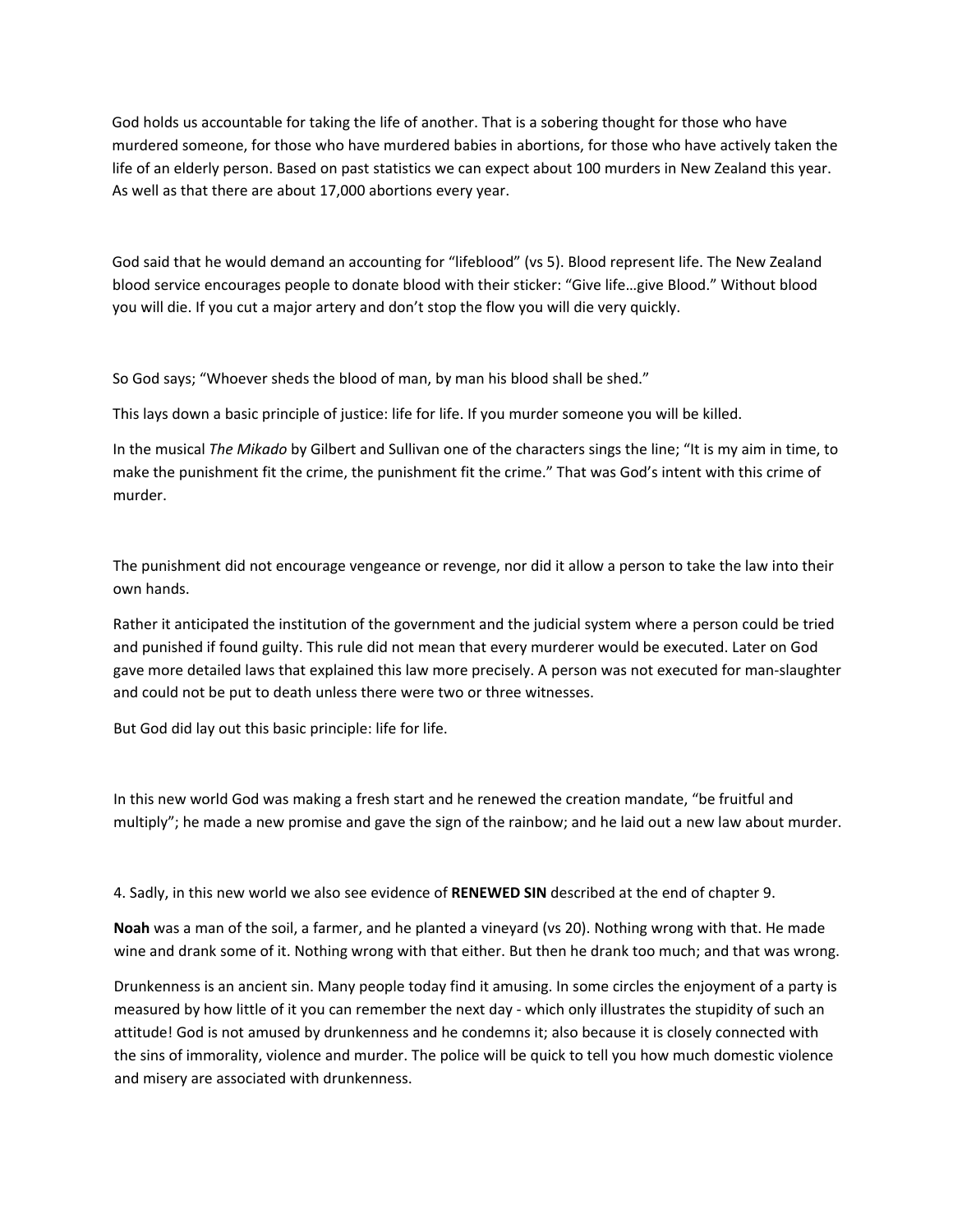In chapter 6 we read that Noah was a righteous man, blameless among the people of his time. Hebrews 11 lists him as one of the great men of faith. Yet he too was a sinner. He became drunk and lay naked in his tent. There are **a couple of lessons** in this.

One is that great men of God are still sinners. You might look up to some people and have a high regard for them. Remember that they are still human, otherwise you might become very disillusioned when they sin. Preachers and pastors are sinners, as are elders and deacons. None of us beyond falling.

And so the other lesson is that we must guard ourselves against temptation and sin. Don't rely on past righteousness, or previous experiences of God, or a good track record. What happened in the past will not guarantee the future. "If you think you are standing firm, be careful that you don't fall!" (1 Corinthians 10:12). Pray each day; "Lead us not into temptation, but deliver us from evil."

Noah's sin prompted further sin in **his son, Ham,** who saw his father's shameful state and went and told his two brothers. Ham's actions and his words were wrong. He should have covered his father, as his brothers did soon after. And he should not have told them about his father's condition. His words showed a lack of respect for his father. Maybe he ridiculed Noah; maybe he wanted to expose and emphasise this weakness in his dad. Whatever the motive what he did was wrong.

Later when Noah was sober and heard what had happened he cursed Ham's son, Canaan. It's not clear why he did that. Perhaps Canaan participated in this with his father. Perhaps he showed the same characteristics as Ham. Canaan, however, was not cursed for his father's sin but for his own.

Noah, under the inspiration of the Holy Spirit, prophesied about the future of Canaan and his descendants; "**Cursed be Canaan**! The lowest of slaves will he be to his brothers."

Later on the Canaanites included the towns of Sodom and Gomorrah and the Amorites and the Phoenicians. They were well known for their idolatry and the terrible practices of their religion which included child sacrifice and religious prostitution. Eventually they were judged by God either directly or through other nations.

But Noah **blessed "the Lord, the God of Shem"** and included Japheth in the blessing that would come to his brother.

This goes back to that first promise of the gospel in Genesis 3:15 which gave a broad assurance that God would deliver his people.

Then in these words to Shem God focuses the fulfilment of this promise to his family ‐ the Semitic people who lived in what we call the Near East.